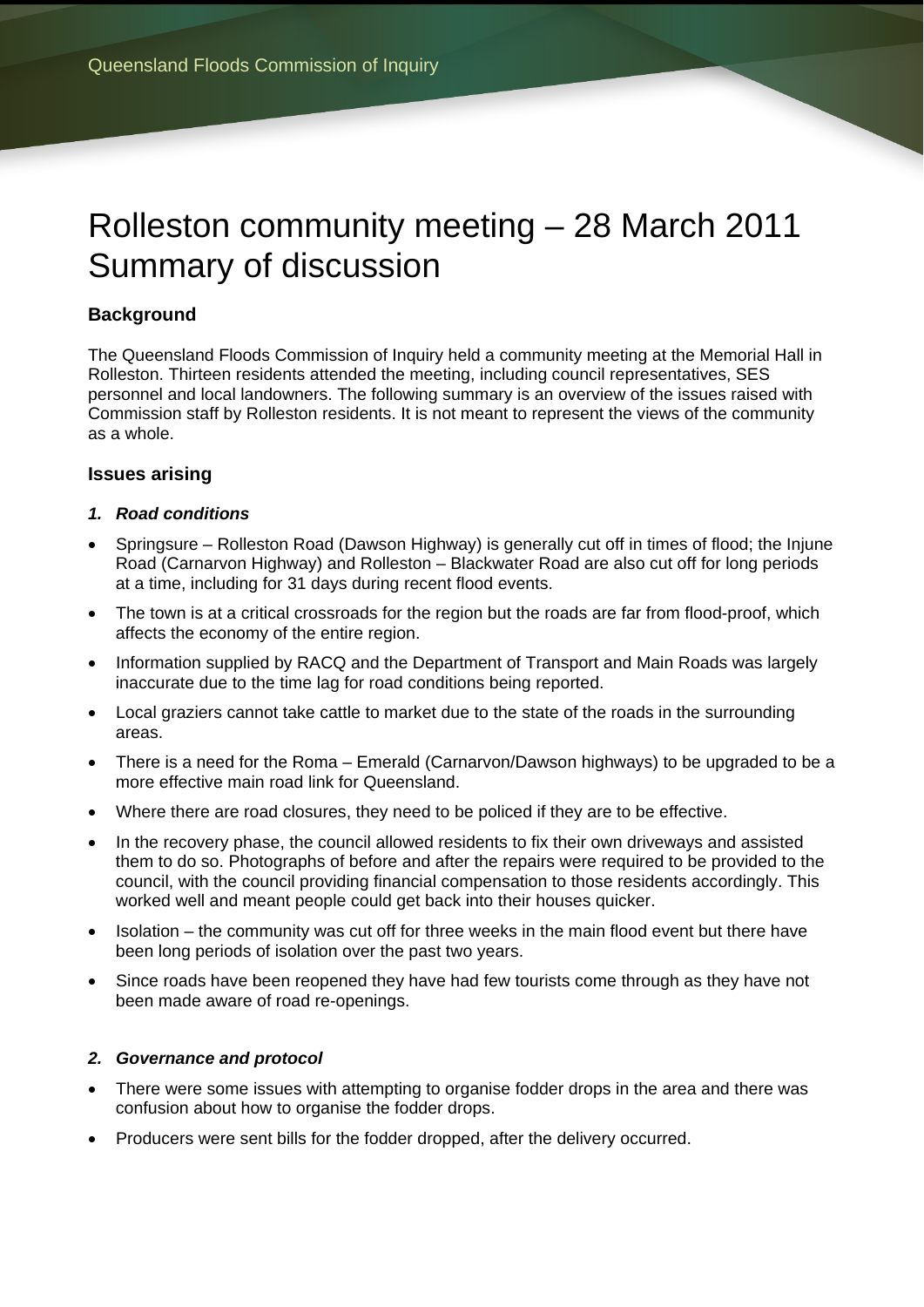- No-one coordinated the drops to begin with. Locals reported to the local disaster management group, which reported to Emergency Management Queensland which directed the query to Agforce, which contacted the Department of Employment, Economic Development and Innovation (DEEDI) in Rockhampton.
- Agforce was never in a position to carry out the organisation of the fodder drops but there should have been a protocol in place which was widely known to all stakeholders.
- Permission for fodder drops had to be sought from Brisbane which took time and caused delays.
- When approval was granted, the responsible DEEDI officer in Rockhampton organised the fodder drops in a quick timeframe.
- The fodder drops were free in 2008 but they had to be paid for this time. What is the reason for this?

#### *3. Communications issue*

- ABC radio was vital in getting news out to the community.
- Two-way radios were useful during the flood conditions.
- Phones and email did operate for some time but eventually crashed under the heavy volume of traffic.
- The internet was unavailable for weeks at a time. It also took a long time to get technicians out to fix the broken power lines.

#### *4. Insurance*

- $\bullet$  It took some banks more than a month to come out to the community to assess the damage there needs to be better ways to inform insurance companies of the extent of flooding in Queensland and areas worst affected.
- The categories of funding and financial assistance do not make any reference to compensation for landowners for lost revenue; furthermore, those claiming need to outline the full extent of the damage to their properties, not just the amount they are seeking in assistance.
- There is a clear need for there to be a way of informing residents about what flood measures and heights mean in practical terms, in the context of their town (for example, if five metres means the water will cover a certain landmark).

### *5. Other*

- The Central Highlands Regional Council played a significant role and organised 35 food drops with the help of the Police Service.
- The Police Service worked closely with the community throughout the event.
- Email and phone contact was maintained for a lot of the time.
- The power company was well organised and assisted in getting a helicopter through to the town in horrendous conditions.